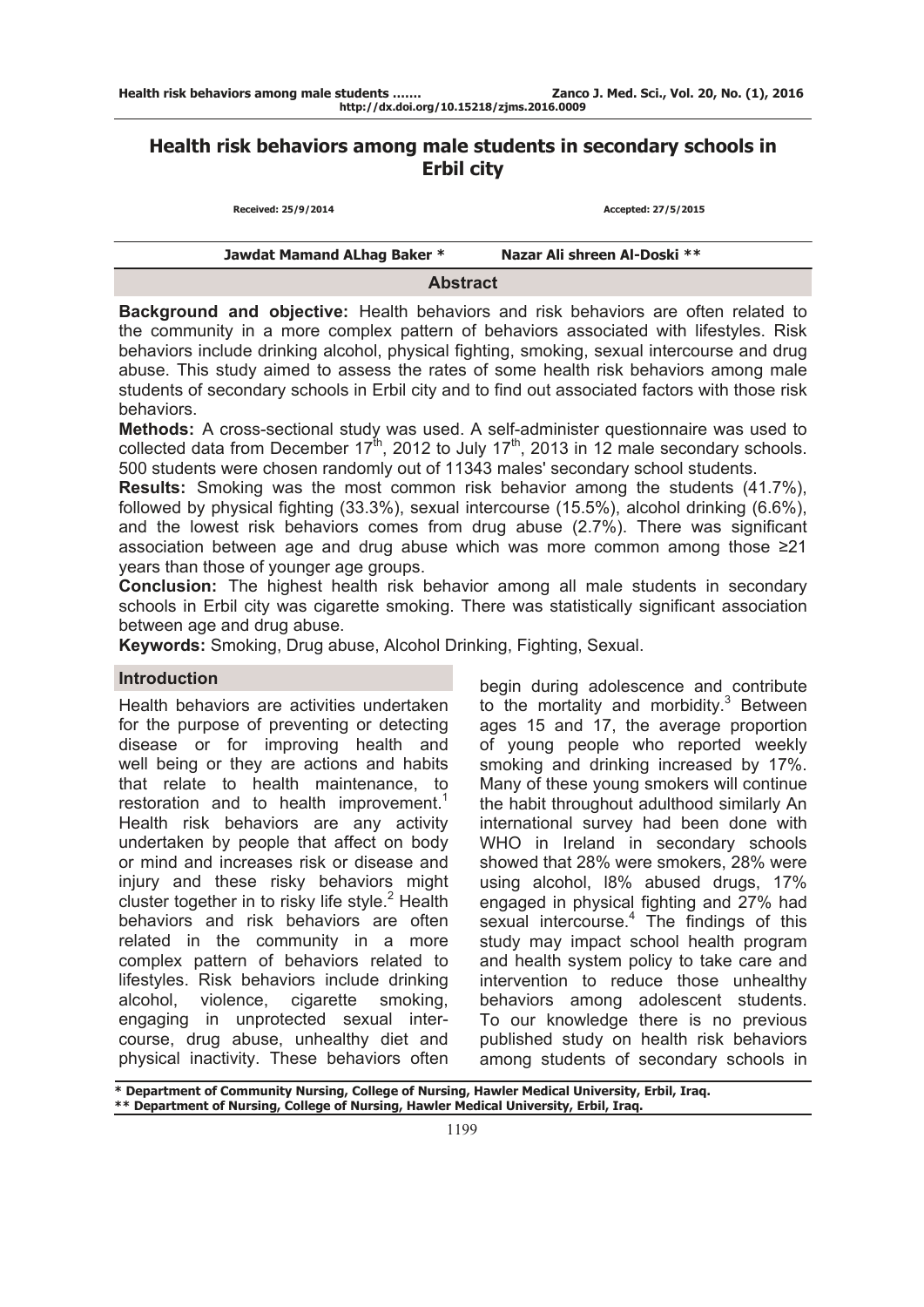Erbil city, there isn't enough data about prevalence of unhealthy behaviors among students in Erbil city and there is limited data in this particular field. The present study was designed to determine health risk behaviors in terms of alcohol use, drug abuse, sexual intercourse, physical fighting, and cigarette smoking and associated factors of these risk behaviors among male students of secondary school in Erbil city.

## **Methods**

This cross sectional study was conducted in 12 out of 21 male secondary schools in Erbil city. 500 students were chosen randomly out of 11343 male secondary school students. The researchers choose the sample proportionately to the total size of students. The schools were chosen according to the municipality geographical distributions of Erbil city, which is classified into six municipality areas, and then, two schools from each municipality were randomly selected using stratified sampling. The sample size was calculated using the level of significance 95%, 5% degree of precision, and population size was 11343 of male secondary school students in grade 10, 11, and  $12$ <sup>5</sup> The sample selection of student's number for each school was conducted according to following formula:

| Student sample = | No. of student in specified school<br>× sample size |  |  |  |  |
|------------------|-----------------------------------------------------|--|--|--|--|
|                  | Total Number of students of<br>selected schools     |  |  |  |  |

The sample distribution to six municipalities in Erbil city first started from center of city around of street of 60 meters, second started from road of Erbil-Mosel to road of Erbil-Shaqlawa, third started from road of Erbil-Saqlawa to road of Erbil-Koya, fourth started from road of Eskan to road of Erbil-Mahmur, fifth started from road of Erbil-Koya to road of Eskan street, sixth started from road of Erbil-Mahmur to road of Erbil-Mosel. In each municipality we selected two secondary schools randomly;

in first municipality we selected Emadadin and Kurdistan secondary school, in second we selected Rozhinwe and Shex Mahmud, in third we selected Kurdaiaty and Halmat, in fourth we selected Gal and Sarwaran, in fifth we select Azadi and Hamreen, in sixth we selected Hawler and Ahmadixany. The study was conducted from the period of December  $17<sup>th</sup>$ , 2012 to July  $17<sup>th</sup>$ , 2013. The data were collected during the period of January  $15^{th}$ , 2013 to April  $20^{th}$ , 2013. A questionnaire was developed after extensive review of relevant literatures, which consisted of two parts. Part one was concerned with socio-demographic characteristics of students which included items such as age, grade, residence, occupation and education of parents. Part two was concerned with risk behaviors such as cigarette smoking, sexual intercourse, alcohol use, physical fighting and drug abuse with frequency and associated factors of these risk behaviors. The data were collected from students through using self-administration technique questionnaire. Students at grades 10, 11 and 12 were only included in the study. The data were collected in school halls and the students were provided with full explanation about the title, objectives and importance of the study. They were informed about how to fill in the questionnaire, and then they were advised to select the answer according to the real behavior. The orientation took about 15 minutes after the questionnaire forms had been distributed to them. The students were observed during answering the questions and if they had any inquiries about any points of the questionnaire, it was explained for them. The questionnaire was filled by students in the classroom in Kurdish language. Ethical consideration was a main principle of data collection. Permission has been taken from the Research Ethics Committee at the College of Nursing in Hawler Medical University. Permission to conduct this study was secured from the General Directorate of Education in Erbil. Data was prepared,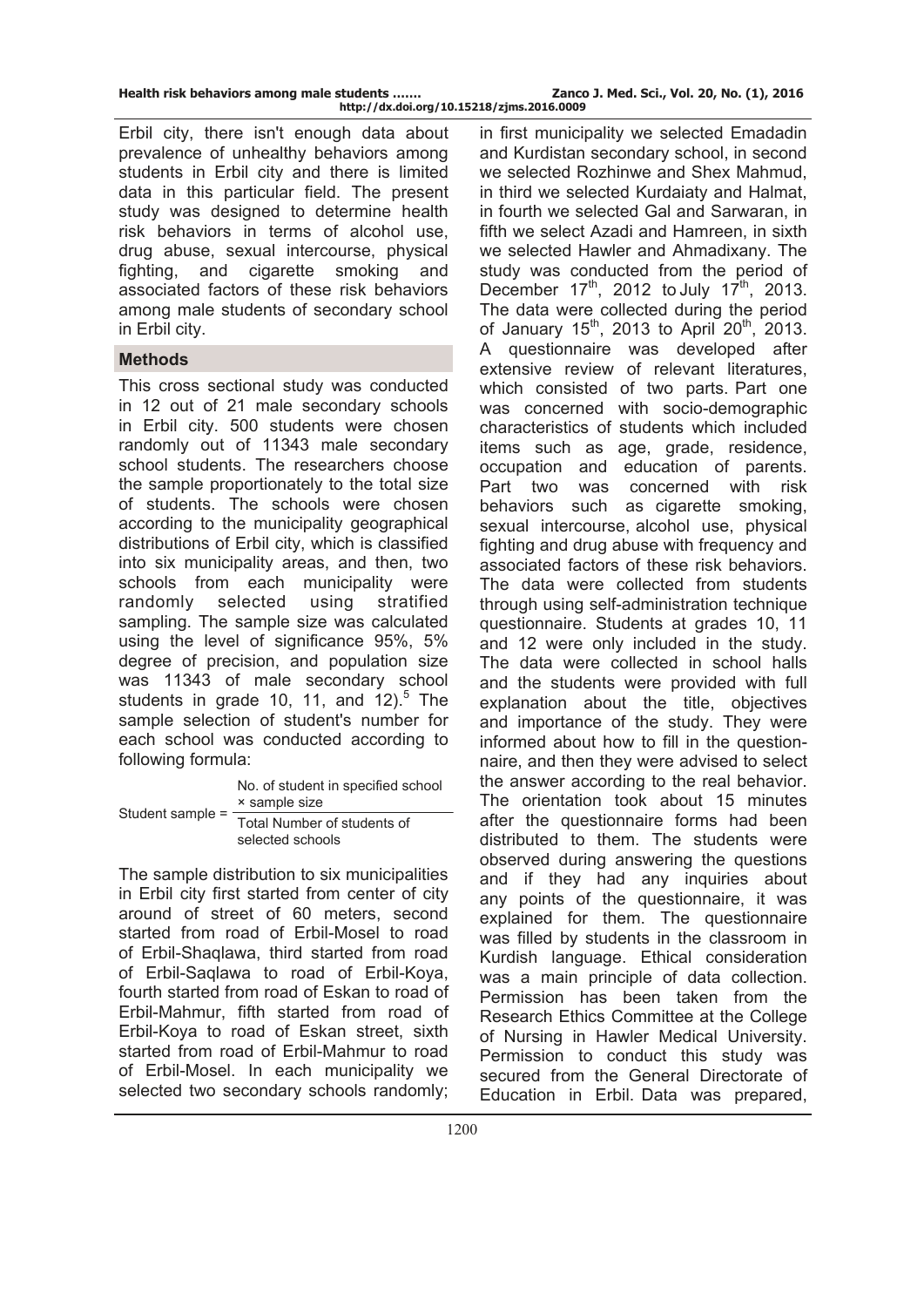| Health risk behaviors among male students | Zanco J. Med. Sci., Vol. 20, No. (1), 2016 |
|-------------------------------------------|--------------------------------------------|
| http://dx.doi.org/10.15218/zjms.2016.0009 |                                            |

organized and entered in to the computer. Statistical package for the social sciences (version 18) was used to analyze the data. Categorical variables were described through frequencies and percentages. The data were analyzed through the application of Chi-square test  $(X^2)$  to determine the significance association between socio demographic data and fisher's exact test for low value.

### **Results**

Table 1 shows that the commonest health risk behavior was smoking (41.7%), followed by physical fighting (33.5%), sexual intercourse (15.5%), alcohol drinking (6.6%), and the lowest risk factors was drug abuse (12.7%). Table 2 shows that the majority of associated factor for smoking comes from friends (18%), followed by stress, relatives, drinking tea/ coffee, pain, leisure and with drinking alcohol (12%, 5.8%, 5.8%, 3.4%, 3.2% and 2%, respectively) and the lowest risk factor comes from parents (1.6%). Table 3 shows that the associated factors for physical fighting were related to having problem with classmate (9.4%), followed by aggressive behaviors, family problems, girls and sexual intercourse (6.8, 4.8, 2.1 and 0.6, respectively).

| <b>Risk behaviors</b>           |     | $\%$ |
|---------------------------------|-----|------|
| Smoking                         | 124 | 41.7 |
| Physical fighting               | 100 | 33.5 |
| <b>Total Sexual intercourse</b> | 46  | 15.5 |
| Alcohol drinking                | 20  | 6.6  |
| Drug abuse                      | 8   | 2.7  |
| <b>Total</b>                    | 296 | 100  |

**Table 2:** Distribution of sample according to associated factors for smoking (n=124).

| ີ<br><b>Factors associated with smoking</b> | F  | $\frac{0}{0}$ |
|---------------------------------------------|----|---------------|
| With friends                                | 90 | 18            |
| With stress                                 | 60 | 12            |
| With relative                               | 29 | 5.8           |
| With drinking tea/coffee                    | 29 | 5.8           |
| With pain                                   | 17 | 3.4           |
| For leisure                                 | 16 | 3.2           |
| With drinking alcohol                       | 10 | 2             |
| With parents                                | 13 | 1.6           |

| Table 3: Distribution of sample according to associated factors for physical fighting (n=500) |  |  |  |  |
|-----------------------------------------------------------------------------------------------|--|--|--|--|
|-----------------------------------------------------------------------------------------------|--|--|--|--|

| <b>Factors' of physical fighting</b> | F  | $\%$ |
|--------------------------------------|----|------|
| Problem with classmate               | 47 | 9.4  |
| Aggressive behaviors                 | 34 | 6.8  |
| Family problems                      | 24 | 4.8  |
| Girls                                | 6  | 2.1  |
| Sexual intercourse                   | 3  | 0.6  |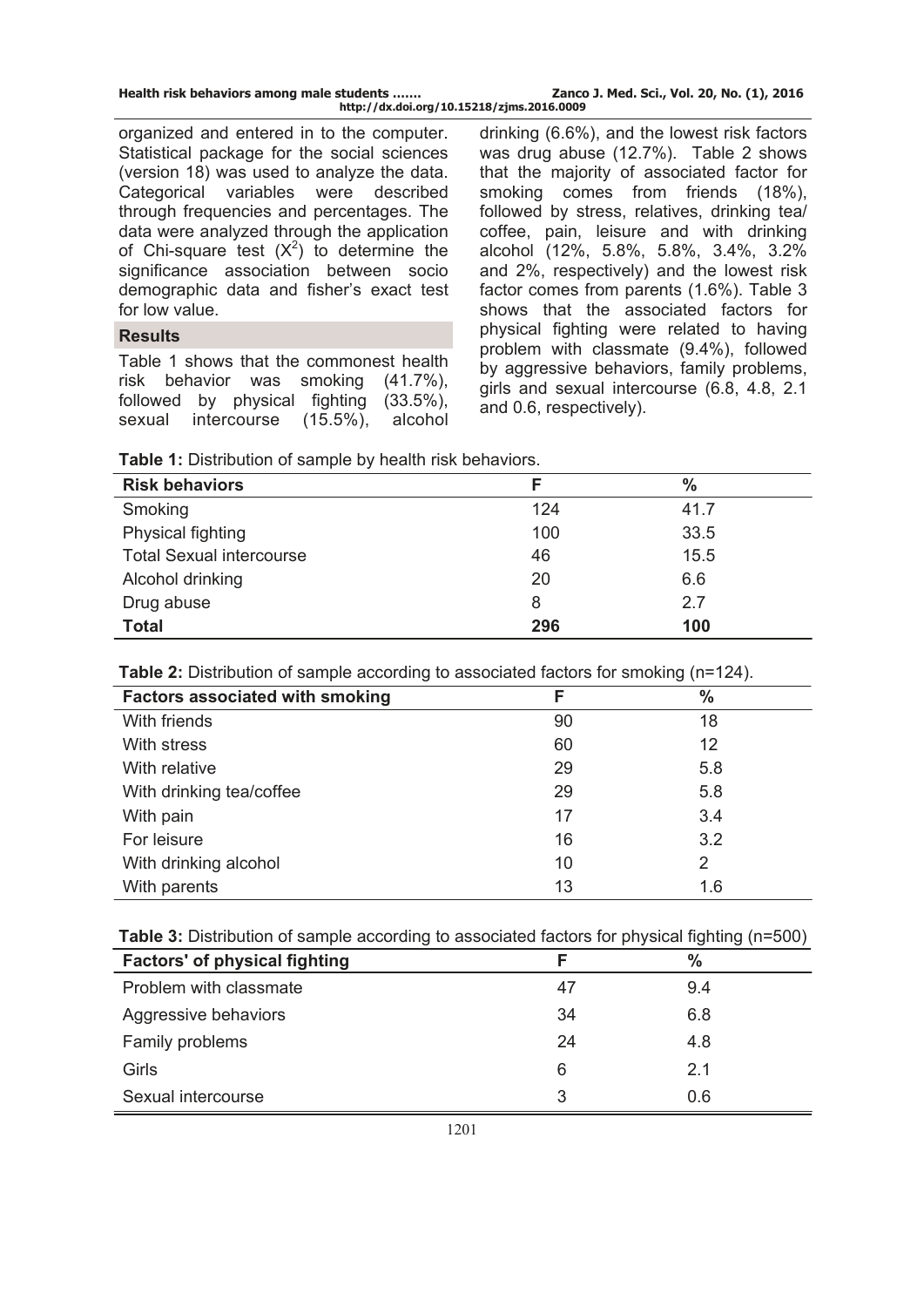| Health risk behaviors among male students | Zanco J. Med. Sci., Vol. 20, No. (1), 2016 |
|-------------------------------------------|--------------------------------------------|
| http://dx.doi.org/10.15218/zjms.2016.0009 |                                            |

Table 4 shows that the associated factor for sex were related to having girlfriend (6.4%), followed by sexual desire, internet use, peer, stress, having more money, lack commitment of religious, using mobile for chatting and going to clubs (3%, 2.6%, 2%, 1.8%, 1.6%, 1.6%, 1.2% and 0.6%, respectively) and the lowest associated factor comes from alcohol drinking (0.4%). Table 5 shows that the associated factors for drinking alcohol were related to smoking, felling sad, using internet, during picnic, friend problem, family problem, watching TV, sexual and cheapness of alcohol (1.4%, 1.2, 0.8, 0.6 and 0.4, respectively). The associated risk factors for drug abuse were related to peer pressures (1.2%), followed by girls (1%), drug availability (0.6%) and poverty and family problems (0.2).

**Table 4:** Distribution of sample according to associated factors for sexual intercourse (n=500)

| Associated risk factors of sexual intercourse | F  | $\frac{0}{0}$ |
|-----------------------------------------------|----|---------------|
| <b>Having Girl Friend</b>                     | 32 | 6.4           |
| <b>Sexual Desire</b>                          | 15 | 3             |
| Internet use                                  | 13 | 2.6           |
| Peer Pressure                                 | 10 | 2             |
| <b>Stress</b>                                 | 9  | 1.8           |
| Having more money                             | 8  | 1.6           |
| Lack Commitment of Religious                  | 8  | 1.6           |
| Mobile                                        | 6  | 1.2           |
| Going to club                                 | 3  | 0.6           |
| Drinking alcohol                              | 2  | 0.4           |

**Table 5:** Distribution of sample according to associated risk factors for alcohol drinking and drug abuse (n=500)

| <b>Associated factors</b>     | F              | $\frac{0}{0}$ |  |
|-------------------------------|----------------|---------------|--|
| <b>Factors of alcohol</b>     |                |               |  |
| Smoking                       | $\overline{7}$ | 1.4           |  |
| Felling sad                   |                | 1.4           |  |
| Internet                      | 6              | 1.2           |  |
| During the picnic             | 4              | 0.8           |  |
| Friends problem               | 4              | 0.8           |  |
| Watching TV.                  | 3              | 0.6           |  |
| Family problem                | $\overline{2}$ | 0.4           |  |
| Sexual                        | $\overline{2}$ | 0.4           |  |
| Cheap                         | $\overline{2}$ | 0.4           |  |
| <b>Factors for drug abuse</b> |                |               |  |
| Peers pressure                | 6              | 1.2           |  |
| Girls                         | 5              | 1             |  |
| Drug availability             | 3              | 0.6           |  |
| Internet                      | $\overline{2}$ | 0.4           |  |
| Family problem                | 1              | 0.2           |  |
| Poverty                       |                | 0.2           |  |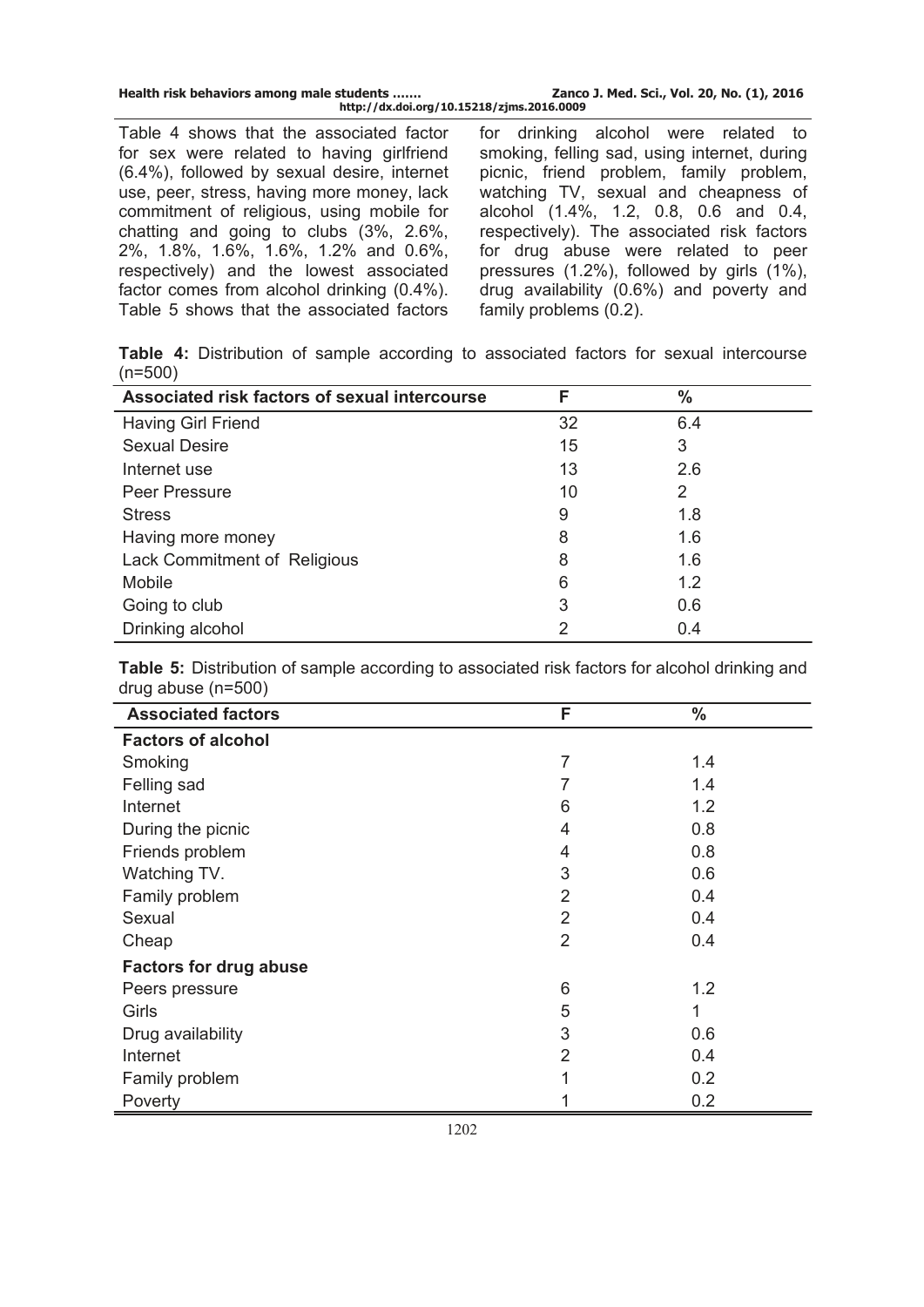Table 6 shows that there was statistically high significant association between age of study sample with drug abuse  $(P = 0.001)$ with drug abuse being more common among the age group ≥21 years than other age groups, while there was no statistically significant association between age and health risk behaviors such as cigarette smoking, sexual intercourse, alcohol drinking and physical fighting.

### **Discussion**

The highest risk factors from all the risk behaviors which had been studied was smoking (41.7%) and the others health risk behaviors were fighting, sexual intercourse, alcohol drinking and drug abuse. The current study is in agreement with a study done in Saudi-Arabia on 606 students which showed that the highest risk factor was smoking (29.8%). The current findings also agree with the study done in west India by Mahraj $^7$  which showed that the highest (first) health risk behavior among high school students was smoking cigarette but it disagree with second priority of health risk behavior which was sexual intercourse, while physical fighting was the second priority of health risk behaviors in our study and this may be because of culture and religion diversity. The findings were also in disagreement with results of a study which was conducted in South Thailand by Sam-Angsri<sup>8</sup> which showed that the most

common health risk behaviors was alcohol drinking which represented 27.7%, while in our study alcohol drinking comes before the last one. Cigarette smoking also comes in the second priority (16.1%) in their study, but in our study cigarette smoking comes at the risk behaviors while drinking alcohol represented 6.6% of total risk behaviors. This result also disagrees with a study conducted in Scotland that showed that drinking alcohol had become as a second risk behavior.<sup>9</sup> The current findings also disagree with the study done in US by Fox $10$  showed that the majority of health risk behaviors were alcohol drinking and the lowest health risk behaviors were smoking. While in our study the majority of health risk behaviors were smoking. In general, the prevalence of the majority of the risk factors in our schools were not high among students and may be mostly related to legal and ethical prohibition of the majority of these risk behaviors and also because of cultural beliefs of Kurdistan family against these risk behaviors. According to related factors of smoking, the result of present study reveals that the majority of reasons for smoking were because of friends, which represents 18%. Our findings are in agreement with the results of a study conducted in Saudi-Arabia which showed that the most common reason given for cigarette smoking behavior was the

|                       | Age group              |               |                        |               |                     |    |         |
|-----------------------|------------------------|---------------|------------------------|---------------|---------------------|----|---------|
| <b>Risk behaviors</b> | $\leq 17$<br>$N = 196$ |               | $18 - 20$<br>$N = 252$ |               | $\geq$ 21<br>$N=50$ |    | P value |
|                       | F                      | $\frac{0}{0}$ | F                      | $\frac{0}{0}$ | F                   | %  |         |
| Cigarette smoking     | 37                     | 81.3          | 68                     | 27            | 19                  | 38 | 0.10    |
| Sexual intercourse    | 16                     | 8.1           | 25                     | 9.9           | 5                   | 10 | 0.381   |
| Alcohol drinking      | 6                      | 3             | 12                     | 4.8           | $\overline{2}$      | 4  | 0.649   |
| Physical fighting     | 32                     | 16.2          | 58                     | 23            | 10                  | 20 | 0.196   |
| Drug abuse            | 2                      | 1             | 2                      | 0.8           | 4                   | 8  | 0.001   |
|                       |                        |               |                        |               |                     |    |         |

**Table 6:** Association between Age and Health risk behaviors.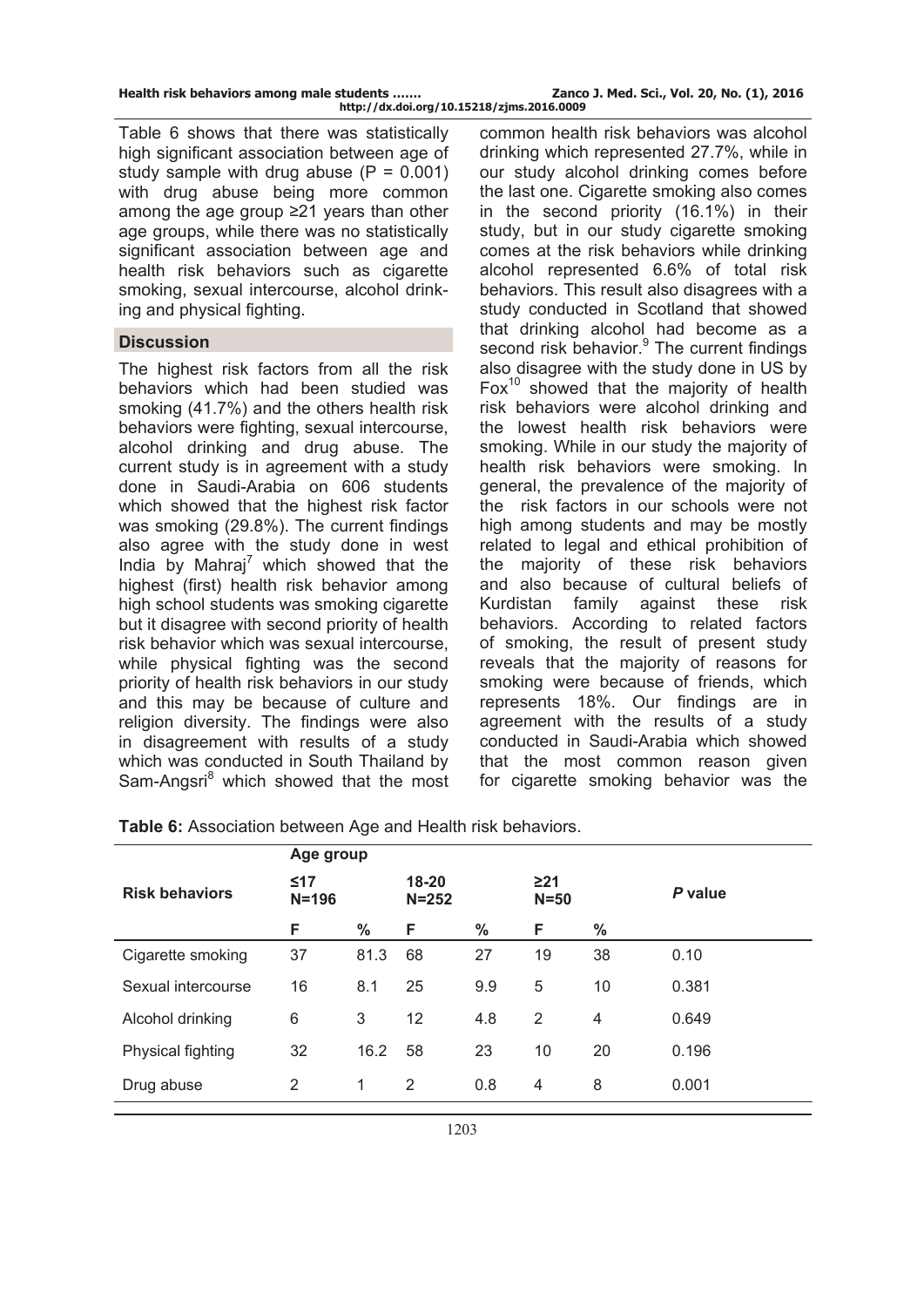| Health risk behaviors among male students |                                           | Zanco |
|-------------------------------------------|-------------------------------------------|-------|
|                                           | http://dx.doi.org/10.15218/zjms.2016.0009 |       |

influence of friends, representing 63.5%. While it was disagreement with factors related to parents influence which it comes in their study as a second influence factors for smoking, while it comes as a last influence factor in our study which represent  $(1.6\%)$ <sup>6</sup> In this study the parents was lowest associated factors for smoking and this could be due to the fact that in our culture smoking in front of our sons is unfavorable and the parents usually do not encourage their sons to smoke. In general, adolescents in our city may have positive attitude toward smoking, and smoking may not be a stigma in our social norms unlike alcohol and drug abuse. The result of the current study revealed that the most common associated factor of physical fighting was related to problems with classmate. This finding was in agreement with a study done in the Turkish high school students by Alikasifoglu<sup>11</sup> which showed that the most common associated factors among high school students was fighting with friends (25%). However, our findings in the present study disagree with a study done in Namibia by Rudatsikira<sup>12</sup> which showed that drinking alcohol and drug abuse were highest associated factors with physical fighting, sexual intercourse and drug abuse. The present study revealed that the main associated factor for sexual intercourse was because of girl friends which represented 6.4% and others associated factors were sexual desire, internet use, peer, stress, having more money, lack commitment of religion, mobile, going to club, and drinking alcohol was the minimum reasons for sexual intercourse. These findings agree with project of campaign which done in Washington to prevent pregnancy which is part of center for disease control and prevention (CDC) which showed that most causes of sexual intercourse among adolescent were girl friends which have unhealthy behaviors (alcohol and drug use) and have sex with others risk behaviors (physical fighting, substances abuse). $^{13}$ The current study showed that the main

factors related to drinking alcohol were smoking and feeling sad. This result is supported by a WHO survey in Copenhagen in 2012 regarding associated factors of alcohol consumption which reported that alcohol use commonly occurs with other types of risk behavior such as tobacco, stress and illicit drug use and risky sexual. Other factors for drinking alcohol were family problem, marketing which increase relationship between adolescent exposures to alcohol marketing.<sup>14</sup> Our findings were in disagreement with a study done in USA revealing that the two important associated factors for alcohol drinking were drug and smoking. Concerning associated factors with drug abuse, the main reasons for using drugs were because of peers pressures, girls, drug availability, internet use, family problem and poverty. Our findings agree with a study done in Saudi-Arabia<sup>15</sup> that showed the main associated factors of drug abuse were social peer pressure and family pressure. This finding disagreed with the result of a study done on 4903 students from Tabriz city in Iran<sup>16</sup> that showed that the majority of associated factors for drug abuse were related to not living with the parents and smoking cigarette. The prevalence of drug abuse was considered low in our study, which is mostly related to legal prohibition of illicit drugs, social norms in Kurdistan families against substance abuse and parent's disapproval of drug abuse by adolescent. The current study revealed that there was significant association between drug abuse and age group, and there was no significant association between other health risk behaviors and age group. The current study was in agreement with a study from Cyprus<sup>17</sup> that showed that there was significant association between drug abuse and age. The result of present study agrees with a study from Romania<sup>18</sup> about the prevalence of drug abuse which showed that there are significantly increase of drug abuse.